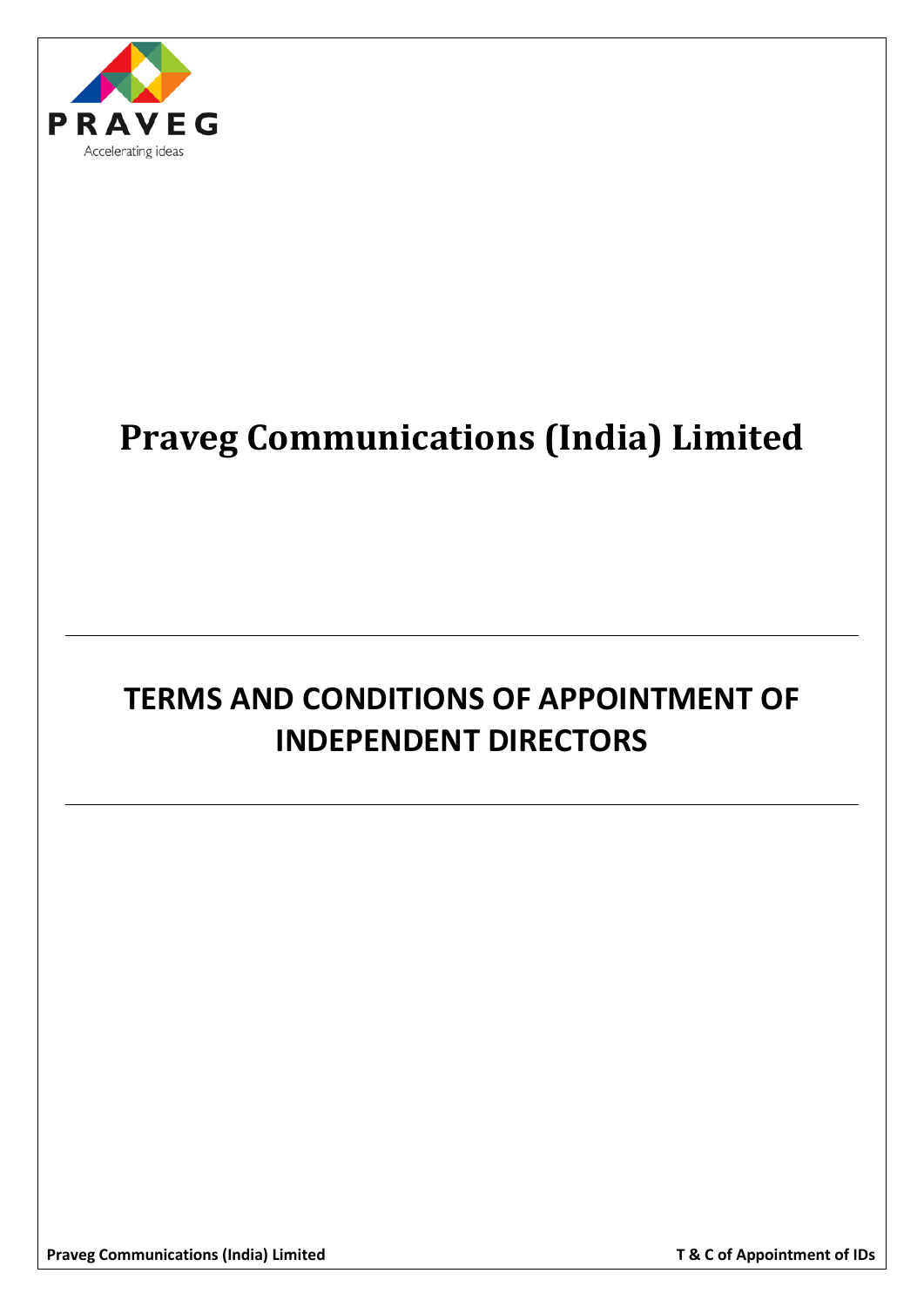

**Terms and Conditions of appointment of Independent Directors of the Company in accordance with the requirements of Schedule IV to the Companies Act, 2013 and the Securities and Exchange Board of India (Listing Obligations and Disclosure Requirements) Regulations, 2015:**

Terms and conditions of appointment of Independent Directors:

# **INDEPENDENCE**

The appointment as an Independent Director is in due consideration of declaration of being qualified as 'Independent' and appointment is subject to continued status as "Independent" as per the requirement of the Companies Act, 2013 and the Securities and Exchange Board of India (Listing Obligations and Disclosure Requirements) Regulations, 2015 (Listing Regulations), from time to time.

## **COMMITTEES**

During the Appointment, the Independent Director may be required to serve on one or more of the committees of the Board including Audit Committee, Nomination and Remuneration Committee, Stakeholders Relationship Committee, Corporate Social Responsibility Committee, Risk Management Committee or such other Committees, as the Board may decide.

The Independent Director is an independent non-executive director and will be identified as such in the annual report and other documentation of the Company. If circumstances change, and he/she believes that his/her independence will be in doubt, Independent Director should discuss the same with the Chairman of the Company as soon as practicable.

## **DUTIES AND LIABILITIES**

The Independent Director will perform his/her fiduciary duties in a responsible manner and his/her general legal responsibilities to the Company will be at par with a nonexecutive director.

The Independent Director shall act in accordance with the Articles of Association of the Company and while discharging his/her duties, comply with the requirements of Section 166 and Schedule IV to the Companies Act, 2013 ("the Act").

The Independent Director to be held liable only in respect of such acts of omission or commission by the Company which have occurred with his/her knowledge, attributable through Board processes, and with his/her consent or where Independent Director has not acted diligently.

## **CODE FOR INDEPENDENT DIRECTORS**

The Company has relied on the declaration of the Independent Director that he / she meets the criteria of independence as provided in Section 149(6) of the Act as also in the Securities and Exchange Board of India (Listing Obligations and Disclosure Requirements) Regulations, 2015 ("Listing Regulations").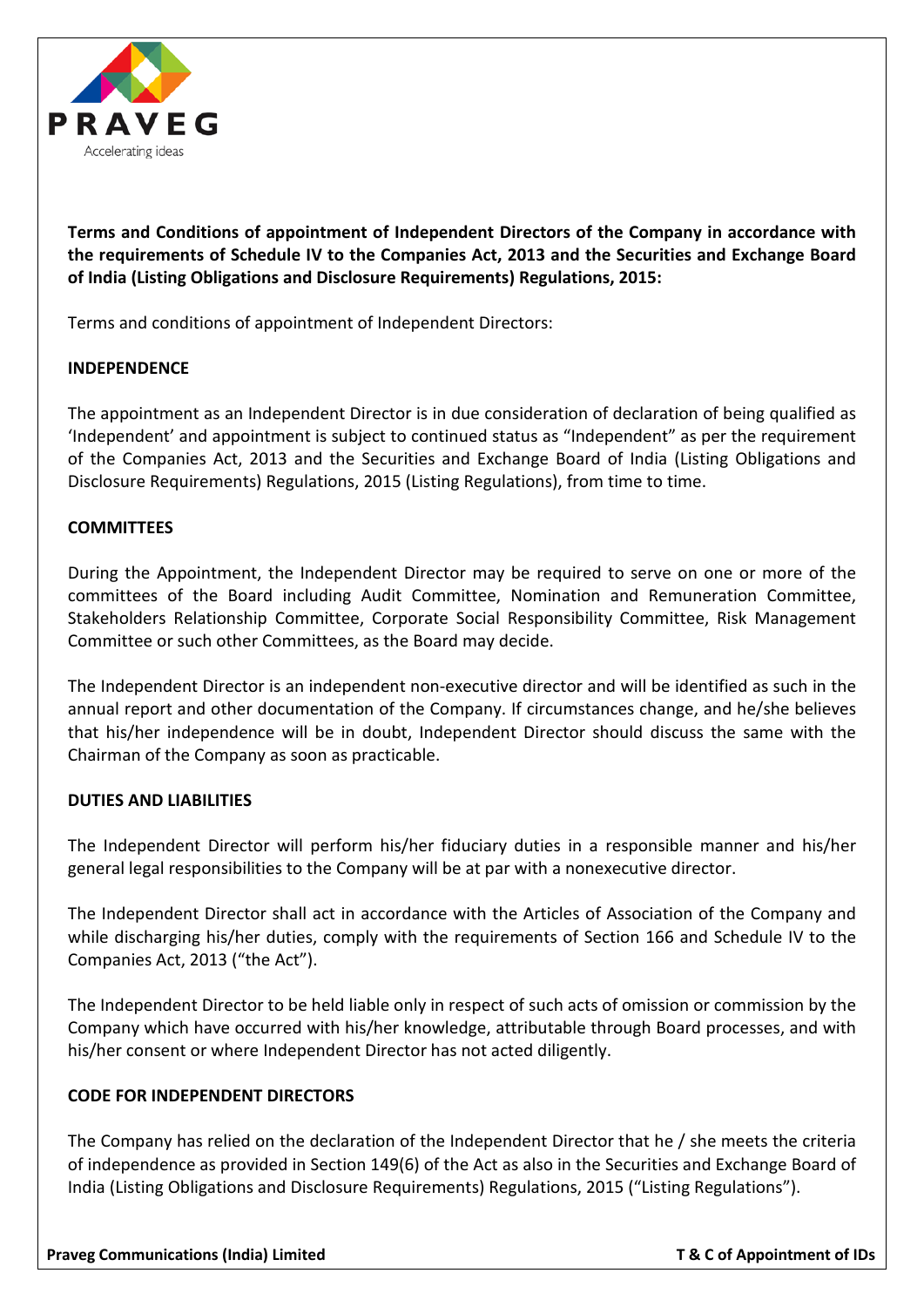

The Independent Director will be required to abide by the guidelines as to professional conduct for independent directors as set out in Section 149(8) read with Schedule IV to the Act. Independent Director will not be liable to retire by rotation.

The Independent Director will be required to comply with applicable provisions of any code of conduct framed by the Board for all Board members and Senior Management of the Company under the Listing Regulations.

# **RESTRICTIONS**

During the term of Appointment, the Independent Directors are expected not to take up directorship in any company (whether in India or abroad) engaged in the same or similar businesses as that of the Company or in a company, business or undertaking which competes or is likely to compete with the Company or which could otherwise potentially give rise to a conflict with his/her duties with the Company. In the event that the Independent Director becomes aware of any potential conflicts of interest, or in case of doubt, he / she should consult the Chairman of the Company as soon as practicable.

During the term of Appointment, an Independent Director shall not serve as (a) an independent director in more than the prescribed number of companies and (b) a committee member of more than the prescribed number of committees (i.e. the Audit Committee and the Stakeholders' Relationship Committee) including chairmanship of such committees.

During the term of appointment, Independent Director shall not indulge in forward dealings in securities of the Company which is prohibited under the Act. Directors are prohibited from dealing in the Company's securities during the period when the trading window is closed. They should not enter into insider trading and are expected to comply with the Company's code for securities dealing as well as with the concerned provisions of the Insider Trading Laws and Regulations.

During the term of Appointment, (a) Independent Director will neither enter into any agreement for himself/herself or on behalf of any other person, with any shareholder or any other third party with regard to compensation or profit sharing in connection with dealings in the shares of the Company; and (b) Independent Director will not enter into any such agreement referred to in (a) above without obtaining the prior approval from the Board of Directors as well as public shareholders of the Company.

## **TIME COMMITMENT**

By accepting the appointment the Independent Director confirms that he / she will be able to allocate sufficient time to perform his/her duties as a director and attend meetings of the Board or any committee thereof. In addition to such attendances, Independent will be expected to devote appropriate preparation time ahead of each meeting.

## **TRAINING AND DEVELOPMENT**

The Independent Director will be invited to attend ongoing training and familiarization sessions for Directors including site visits.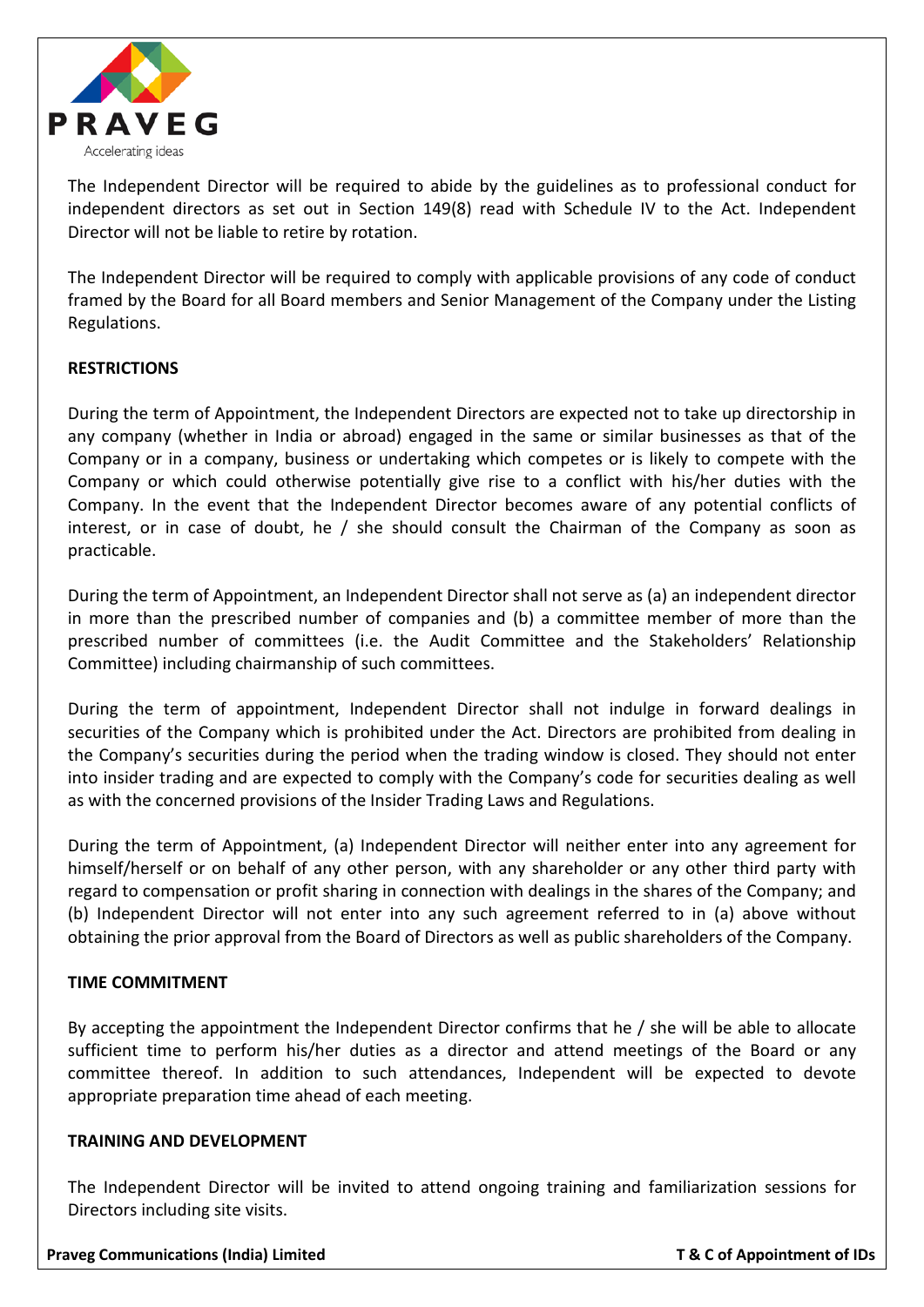

The Board members are provided with necessary documents / brochures, reports and internal policies to enable them to familiarize with the Company's procedures and practices.

Periodic presentations are made at the Board and Committee meetings, on business and performance updates of the Company, global business environment, business strategy and risks involved.

Quarterly updates on relevant statutory changes and landmark judicial pronouncements encompassing important laws are regularly circulated to Directors.

## **EVALUATION PROCESS**

The performance of individual directors shall be evaluated by the entire Board, excluding the director being evaluated, on an annual basis.

#### **REMUNERATION**

In consideration of the Independent Directors' services, the Company will pay fees as under:

- 1. Sitting fees for attending the meetings of the Board and the Committees of which they are members. The sitting fees for attending each meeting of the Board and its Committees would be as determined by the Board from time to time.
- 2. Commission at the end of a financial year based on time committed for operational matters.

#### **EXPENSES**

In addition to the remuneration stated in the preceding paragraph, the Company will reimburse Independent Director, or bear and pay, all travel, accommodation or other expenses incurred as a result of him/her carrying out his/her duties as a director. The Independent Director may, at the Company's expense, seek independent legal or other professional advice where necessary to perform his/her duties and will be entitled to reimbursement of costs incurred in seeking such advice. In these circumstances, Independent Director should discuss the issues concerned with the Chairman of the Company in advance.

#### **CONFIDENTIALITY**

The Independent Director agrees that both during and after the term of Appointment, Independent Directors will not use for his/her own, or for another's benefit, or disclose or permit the disclosure of any confidential information relating to the Company, subsidiary or any group or associate companies of the Company, which he/she may acquire by virtue of his/her position as an independent director, including without limitation, any information about the deliberations of the Board. The restriction shall cease to apply to any confidential information which may (other than by reason of the director's breach of this term), become available to the public generally.